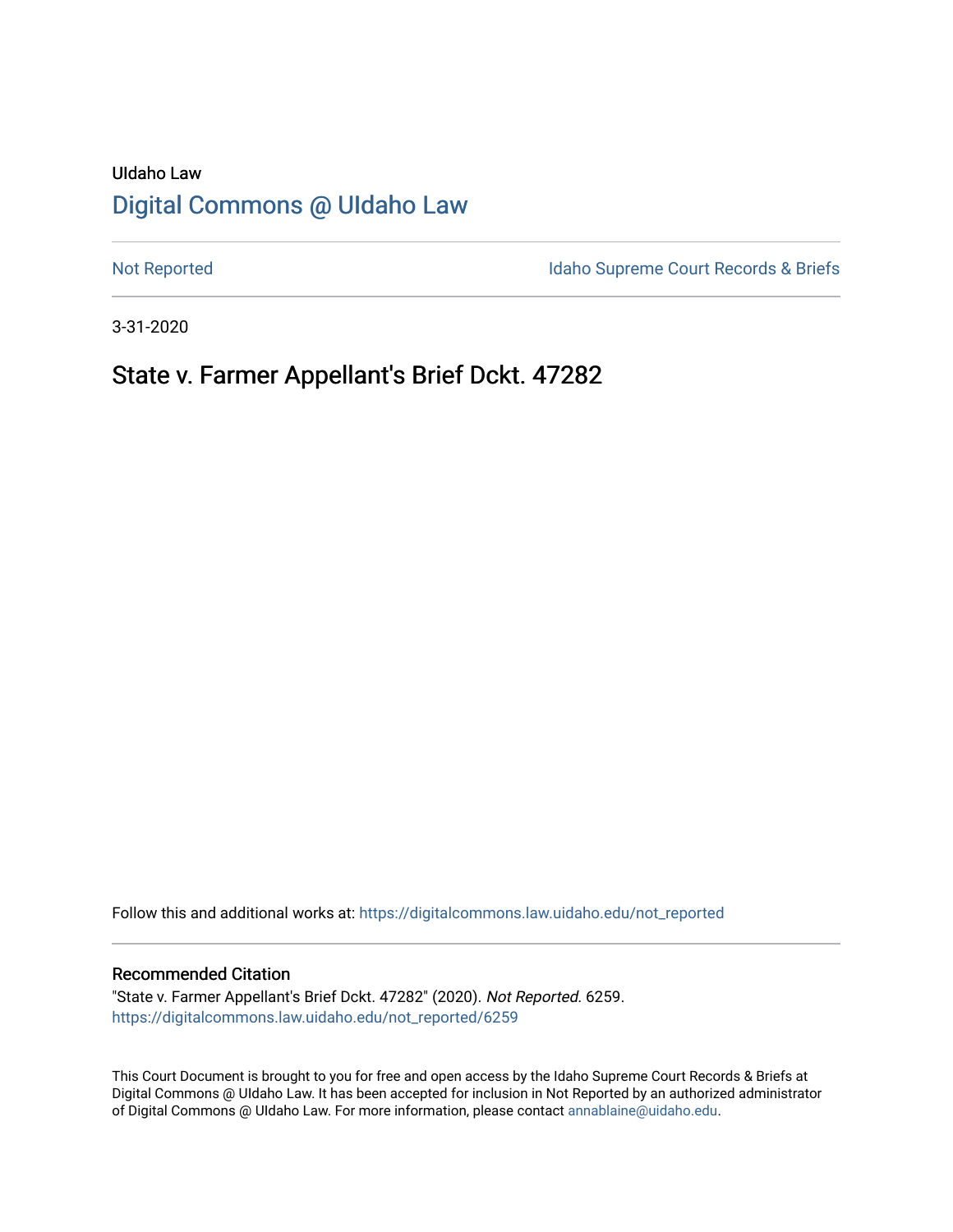Electronically Filed 3/31/2020 2:10 PM Idaho Supreme Court Karel Lehrman, Clerk of the Court By: Brad Thies, Deputy Clerk

ERIC D. FREDERICKSEN State Appellate Public Defender I.S.B. #6555

R. JONATHAN SHIRTS Deputy State Appellate Public Defender I.S.B. #10585 322 E. Front Street, Suite 570 Boise, Idaho 83702 Phone: (208) 334-2712 Fax: (208) 334-2985 E-mail: documents@sapd.state.id. us

## IN THE SUPREME COURT OF THE STATE OF IDAHO

) ) ) ) ) ) ) )

STATE OF IDAHO,

Plaintiff-Respondent,

V.

MONROE MONTE FARMER,

Defendant-Appellant.

NOS. 47282-2019, 47283-2019, & 47284-2019

BINGHAM COUNTY NOS. CR06-19-1273, CR06-19-1274, & CR06-19-1290

APPELLANT'S BRIEF

## STATEMENT OF THE CASE

Nature of the Case

Monroe Monte Farmer pied guilty to burglary, fleeing or eluding a police officer, aggravated assault, and driving under the influence in three consolidated cases. He was sentenced to unified terms of eleven years, with five years fixed. In this consolidated appeal, Mr. Farmer argues the district court abused its discretion by imposing excessive sentences.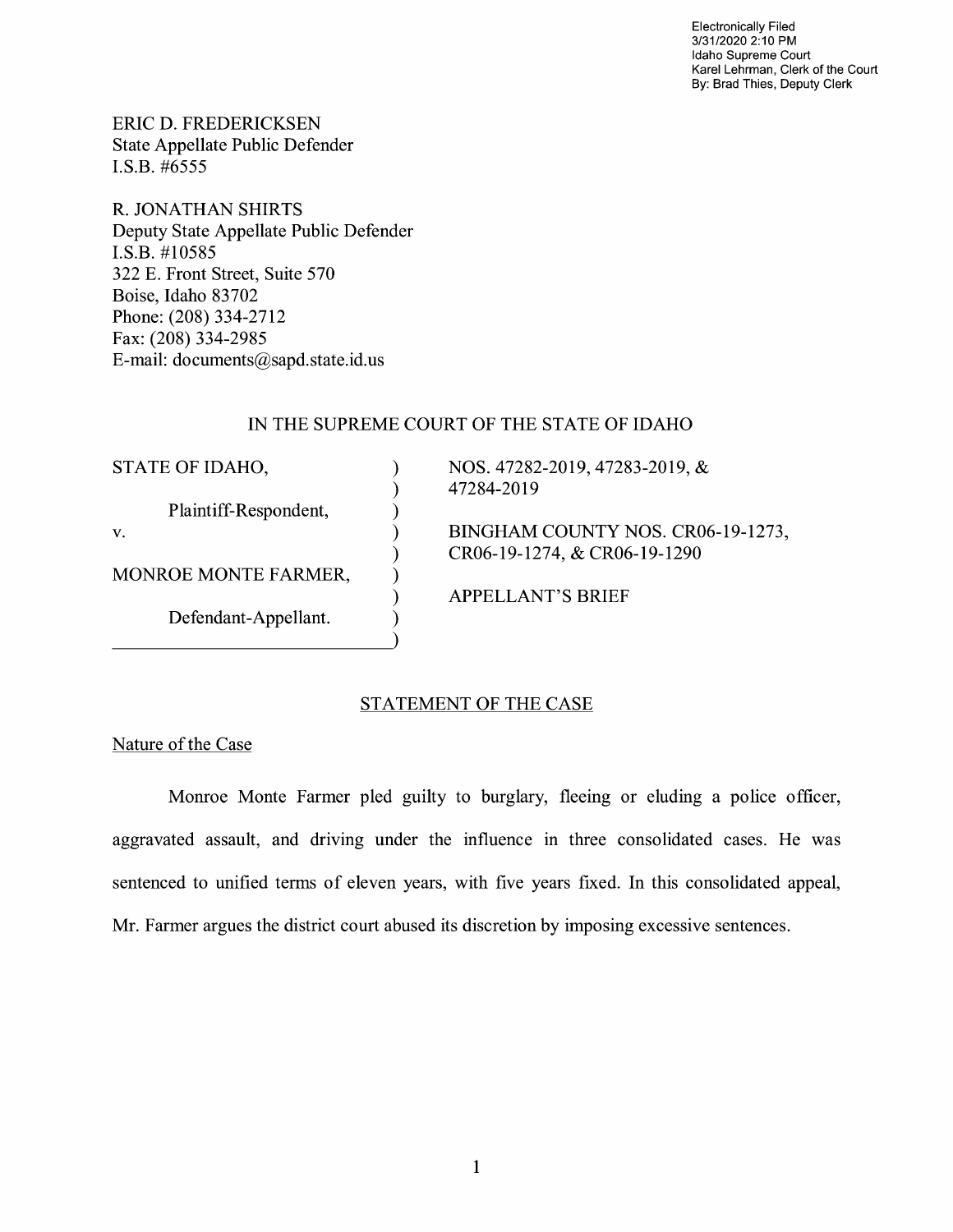### Statement of the Facts & Course of Proceedings

In April 2019, Mr. Farmer was arrested after a high-speed pursuit. *(See* 47283 R., p.17.)<sup>1</sup> He was then charged in multiple cases with multiple counts of burglary, fleeing or eluding a police officer, aggravated assault on certain personnel, accessory to burglary, driving under the influence, destruction of evidence, and principal to burglary. (47282 R., pp.7-8 (Case CR06-19- 1273 ("the first burglary case")); 47283 R., pp.9-11 (Case CR06-19-1274 ("the eluding and aggravated assault case")); 47284 R., pp.7-9 (Case CR06-19-1290 ("the second burglary case")).) After waiving his preliminary hearings, he was bound over to district court in all cases. (47283 R., p.48.) An Information was then filed in each case. *(See* 47282 R., p.31; 47283 R., pp.49-51; 47284 R., pp.30-32.) In the eluding and aggravated assault case, the State also filed enhancements for use of a firearm and being a member of a gang. (47283 R., pp.53-55.)

The parties entered into a plea agreement wherein Mr. Farmer pleaded guilty to five charges: in the first burglary case, to Count I: Burglary; in the second burglary case, to Count V: Burglary; and in the eluding and aggravated assault case to Count I: Fleeing or Attempting to Elude, Count II: Aggravated Assault, and Count IV: Driving Under the Influence. (CoP.Tr., p.5, Ls.16-19; p.9, Ls.14-19.)<sup>2</sup> In exchange, the State agreed to dismiss the remaining charges in both the second burglary case and the eluding and aggravated assault case, dismiss the enhancements filed in the eluding and aggravated assault case, amend Count II in the eluding and aggravated assault case to simple aggravated assault (from aggravated assault on certain personnel), dismiss a fourth case in its entirety, recommend that the burglary charges run concurrent with each other,

 $<sup>1</sup>$  Citations to the clerk's records will be referred to by the Docket Number and type of document.</sup>  $2$  Transcripts for all three cases were combined into one electronic file. The transcript from the June 3, 2019 Change of Plea Hearing will be cited to as CoP.Tr. and will reference the specific page numbers for that hearing. The transcript for the August 8, 2019 Sentencing Hearing will be cited as Sent. Tr. and will reference the specific page numbers for that hearing.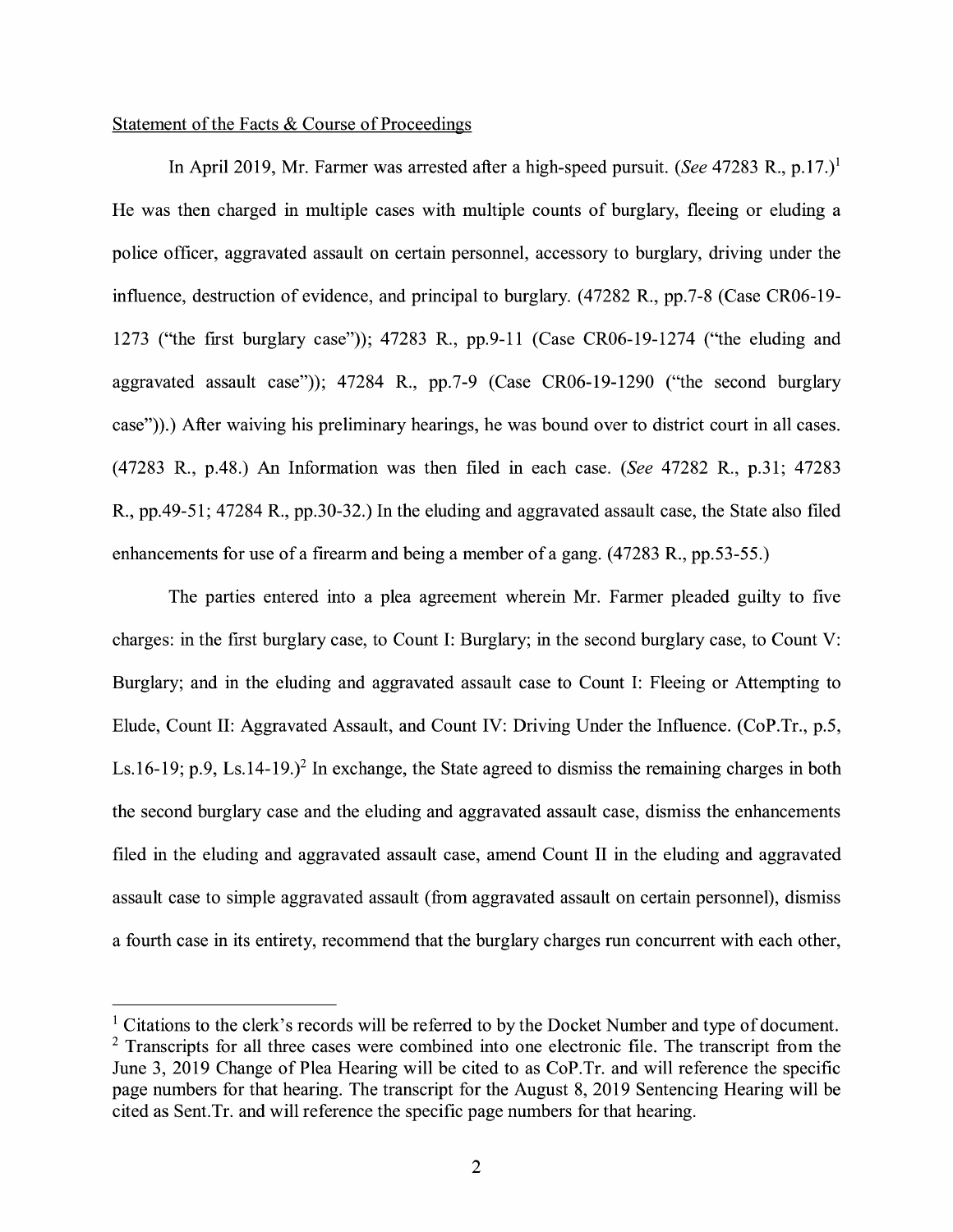and that it would concur in the recommendation from the presentence investigation. (47282) R., p.43; 47283 R., p.96; 47284 R., p.47.) Mr. Farmer also agreed to pay restitution in all cases. (CoP.Tr., p.10, Ls.10-13.)

A sentencing hearing was then held. (47282 R., pp.66-68; 47283 R., pp.123-25; 47284 R., pp.69-71.) Counsel for Mr. Farmer recommended he be placed on probation and that all sentences run concurrent with each other. (Sent.Tr., p.13, Ls.8-9; p.15, Ls.9-10.) The State recommended eight years, with two fixed, on each of the burglary charges, that those charges run concurrent to each other; that he be given "the full sentence" on the DUI charge, that charge to run concurrent to the others; five years, with two fixed, on the fleeing and eluding charge, that the sentence for that charge to run consecutive to the others; and five years, with two years fixed for the aggravated assault charge, that the sentence for that charge to run consecutive to the others. (Sent.Tr., p.18, L.18 - p.19, L.5.) The court clarified that the State was asking for "a total fixed time of six years" altogether which the State confirmed. (Sent.Tr., p.19, Ls.6-13.) The State then asked that the court retain jurisdiction. (Sent.Tr., p.19, Ls.16-18.) The court sentenced Mr. Farmer to a total unified term of eleven years, with five years fixed, as follows: On the first burglary case, six years, with two years fixed (Sent.Tr., p.25, Ls.10-13); on the second burglary case, a concurrent term of six years, with two years fixed (Sent.Tr., p.26, Ls.15-21); and on the eluding and aggravated assault case, five years, with two years fixed, on the eluding charge, five years, with three years fixed, on the aggravated assault charge, and six months on the DUI, with for all the charges in that case to run concurrent with each other, but consecutive to the charges in the two burglary cases (Sent. Tr., p.26, L.22 – p.28, L.3). The district court declined to place Mr. Farmer on probation or to retain jurisdiction. (Sent.Tr., p.28, Ls.4-8.) A global Judgment of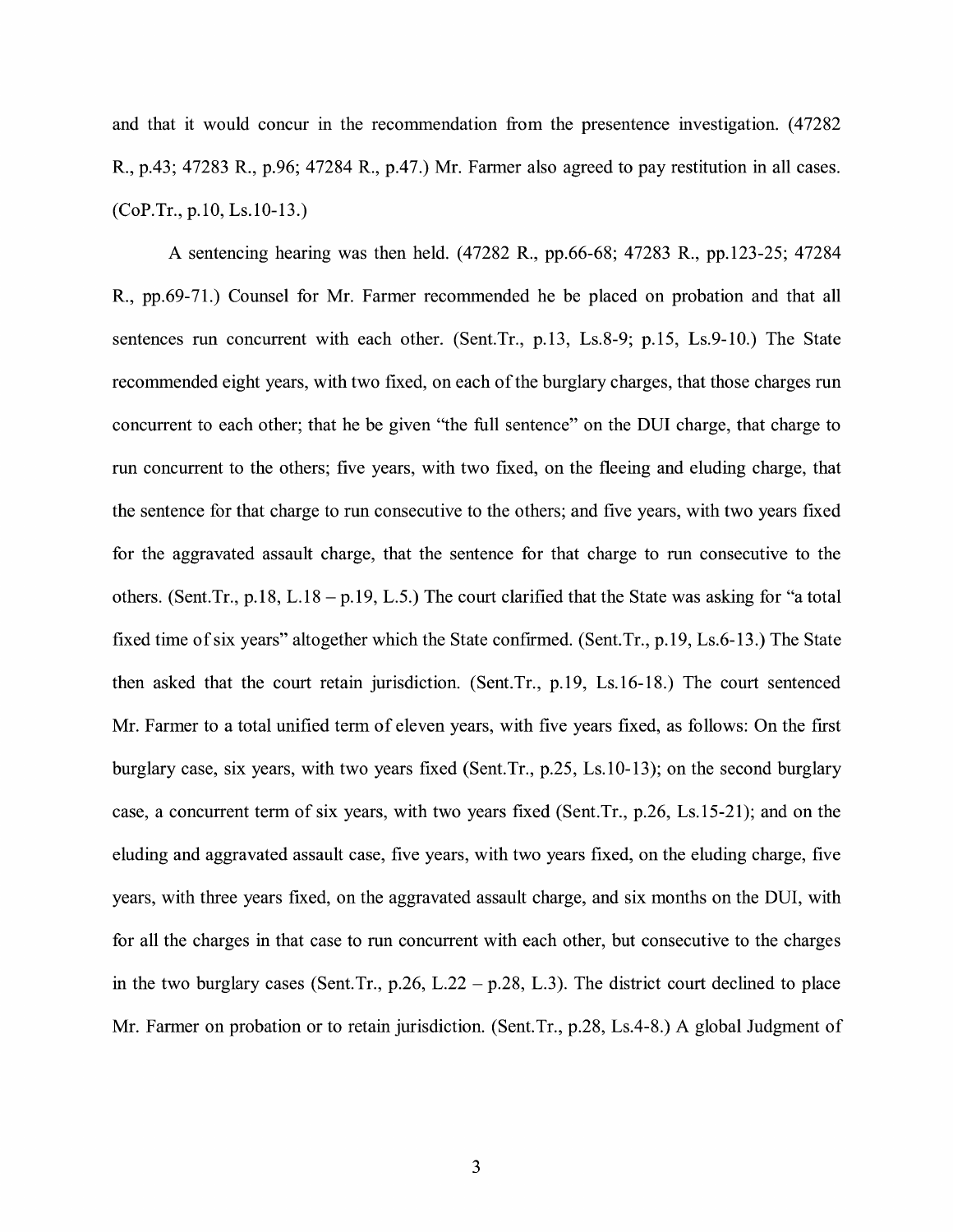Conviction was entered in all three cases. (47282 R., pp.69-72; 47283 R., pp.126-29; 47284 R., pp.72-75.)

Mr. Farmer timely appealed from the Judgment of Conviction. (47282 R., pp.75-77; 47283 R., pp.132-34; 47284 R., pp.78-80.) These appeals were then consolidated. (47282 **R.,** p.88; 47283 R., p.147; 47284 R., p.91.)

#### ISSUE

Did the district court abuse its discretion when it imposed unified sentences of eleven years, with five years fixed, upon Mr. Farmer following his pleas of guilty to burglary, fleeing or eluding a police officer, aggravated assault, and driving under the influence?

#### ARGUMENT

The District Court Abused Its Discretion When It Imposed Unified Sentences Of Eleven Years, With Five Years Fixed, Upon Mr. Farmer Following His Pleas Of Guilty To Burglary, Fleeing Or Eluding A Police Officer, Aggravated Assault, And Driving Under The Influence

#### Introduction

Mr. Farmer asserts that, given any view of the facts, his unified sentences of eleven years, with five years fixed, are excessive. Specifically, he contends the district court abused its discretion by imposing excessive sentences, especially by having the sentences for eluding, aggravated assault, and DUI run consecutive to the other sentences.

#### A. Standard Of Review

A court's decisions at sentencing are generally reviewed for an abuse of discretion. *State v. Toohill,* 103 Idaho 565, 567 (Ct. App. 1982) (The Idaho "Supreme Court has applied a general standard of "clear abuse of discretion" to appellate review of sentencing decisions" (citing *State v. Ogata,* 95 Idaho 309, 508 P.2d 141 (1973)). The Idaho Supreme Court has held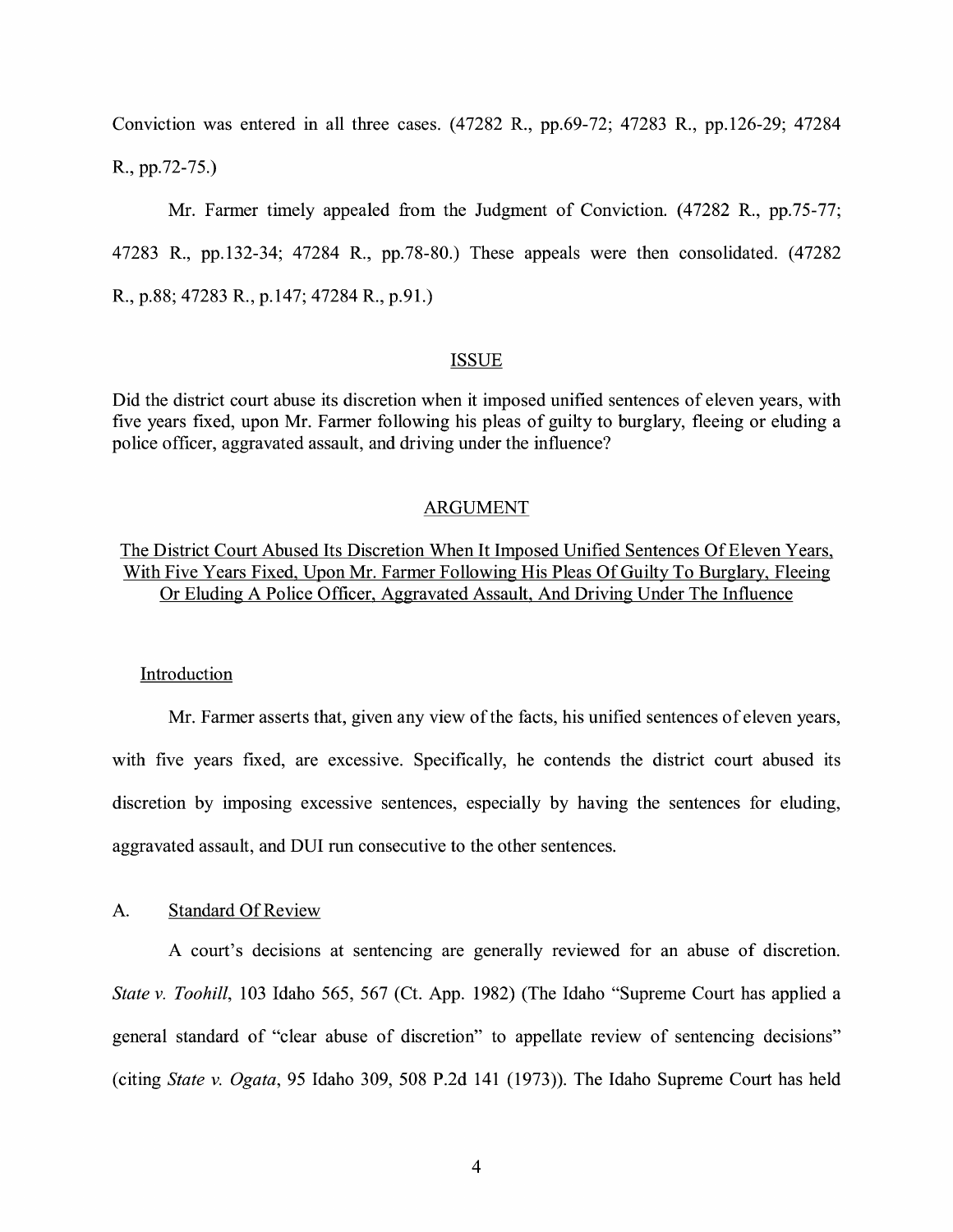that, '" [ w ]here a sentence is within statutory limits, an appellant has the burden of showing a clear abuse of discretion on the part of the court imposing the sentence."' *State v. Jackson,* 130 Idaho 293, 294 (1997) (quoting *State v. Cotton,* 100 Idaho 573 (1979)). Because Mr. Farmer does not allege that his sentence exceeds the statutory maximum, in order to show an abuse of discretion he must show that in light of the governing criteria, the sentence was excessive considering any view of the facts. *State v. Jackson,* 130 Idaho 293, 294 (1997).

When this Court reviews an alleged abuse of discretion by a trial court the sequence of inquiry requires consideration of *four* essentials. Whether the trial court: (1) correctly perceived the issue as one of discretion; (2) acted within the outer boundaries of its discretion; (3) acted consistently with the legal standards applicable to the specific choices available to it; and  $(4)$  reached its decision by the exercise of reason.

*Lunneborg v. My Fun Life*, 163 Idaho 856, 863 (2018) (emphasis in original). "However, in exercising that discretion, reasonableness is a fundamental requirement." *State v. Nice,* 103 Idaho 89, 90, 645 P.2d 323, 324 (1982) (citing *State v. Dillon,* 100 Idaho 723, 604 P.2d 737 (1979)).

When a sentence is reviewed, the reviewing court will "consider the defendant's entire sentence." *State v. Oliver,* 144 Idaho 722, 726 (2007). However, the reviewing court will "treat the minimum period specified by the sentencing judge as the probable duration of confinement." *State v. Phillips,* 121 Idaho 261, 262 (Ct. App. 1992).

#### B. The District Court Abused Its Discretion By Imposing Excessive Sentences

Mr. Farmer asserts that, given any view of the facts, his unified sentences of six years, with two years fixed, and five years, with two years fixed, are excessive. "Even where the district court appropriately understands its discretion and sentences a defendant according to the applicable legal principles, an unreasonably excessive sentence can still be an abuse of discretion, and this Court can reduce the sentence." *State v. Miller,* 151 Idaho 828, 835 (2011). District Courts are allowed to place individuals directly on probation or to retain jurisdiction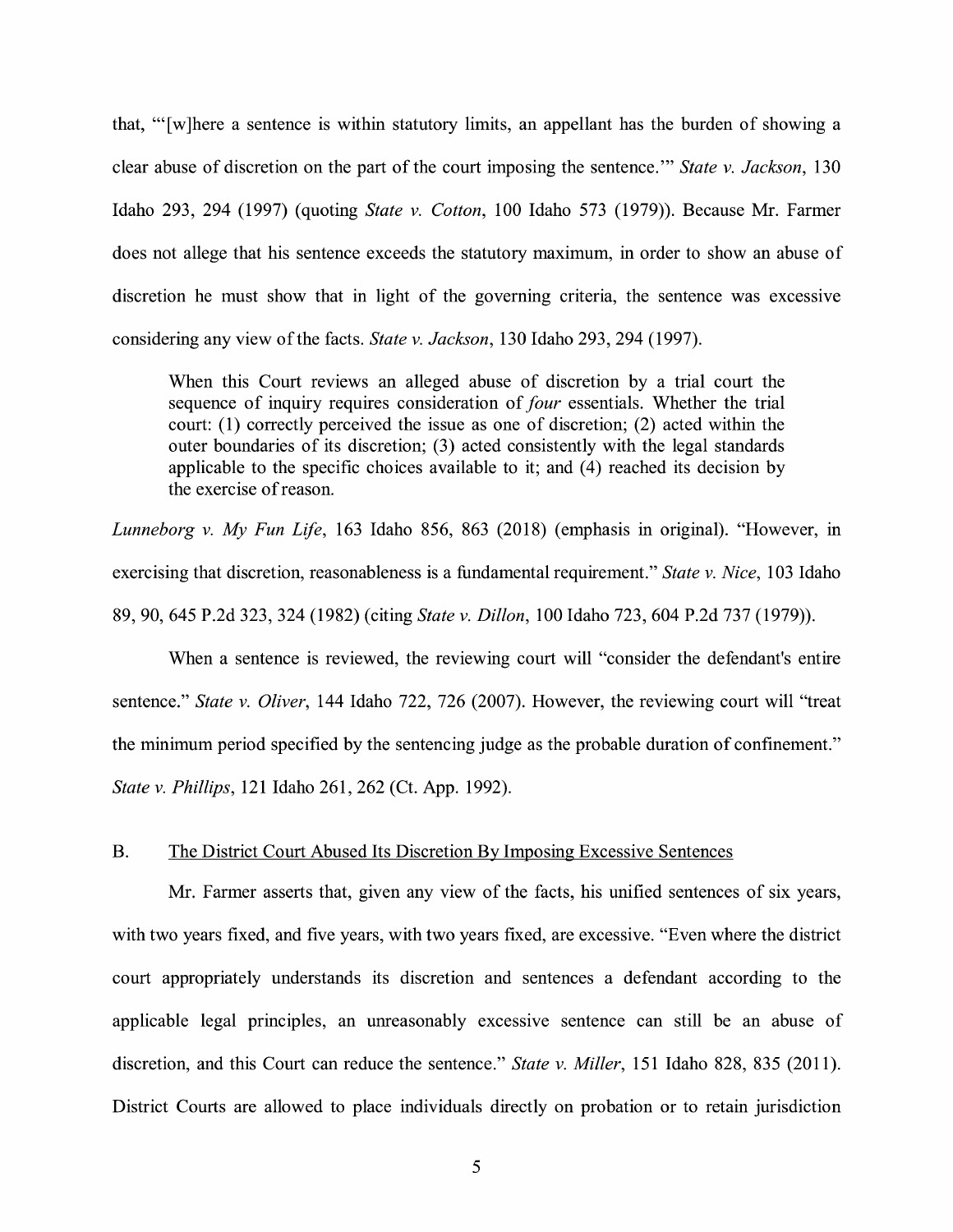because *"the purpose of the [sentencing] statute is the reformation and rehabilitation of a defendant, particularly a first offender,* and to give him an opportunity to reform and take his proper place in society." *State v. O'Dell,* 71 Idaho 64, 69 (1950) (citing LC. § 19-2601) (emphasis added). Mr. Farmer's tribal probation officer recommended that he "serve at least a rider," and the presentence investigator and the State both recommended the court retain jurisdiction. (PSI, pp.11, 20; Sent.Tr., p.19, Ls.16-18.)<sup>3</sup> Mr. Farmer asserts that by not allowing him to utilize community rehabilitative resources or the programming available in a retained jurisdiction, the court abused its discretion by not correctly applying the applicable sentencing criteria to him and his actions. *See State v. Dallas,* 109 Idaho 670, 675 (1985) ("Once a criminal defendant's guilt has been established, the trial judge is under a duty to tailor the sentence to the individual defendant"). He makes this assertion because his current "sentence essentially discounts any possibility ofrehabilitation and successful reentry into society." *Cook v. State,* 145 Idaho 482, 489 (Ct. App. 2008).

Courts are required to consider mitigating evidence in favor of the defendant at sentencing. *See State v. Strand,* 137 Idaho 457, 460 (2002) (noting that when reviewing a sentence, Idaho's appellate courts will "review the record on appeal, having due regard for the nature of the offense, *the character of the offender,* and the protection of the public interest") (emphasis added); *State v. Oliver,* 144 Idaho 722, 726 (2007) (same). Mr. Farmer acknowledges that the court did recognize his mental health issues as mitigating. *(See* Sent.Tr., p.23, L.16 p.24, L.3.) But Mr. Farmer specifically asserts the district court abused its discretion by not

 $3$  Because the first 42 pages of the presentence investigation report ("PSI") are identical across all three cases, citations to those pages will cite to PSI. But where documents are different across all three case records, citations will be in the format of [Docket Number] PSI. (*Compare* 47283 PSI, pp.1-42 *with* 47283 PSI, pp.1-42, *and* 47284 PSI, pp.1-42.)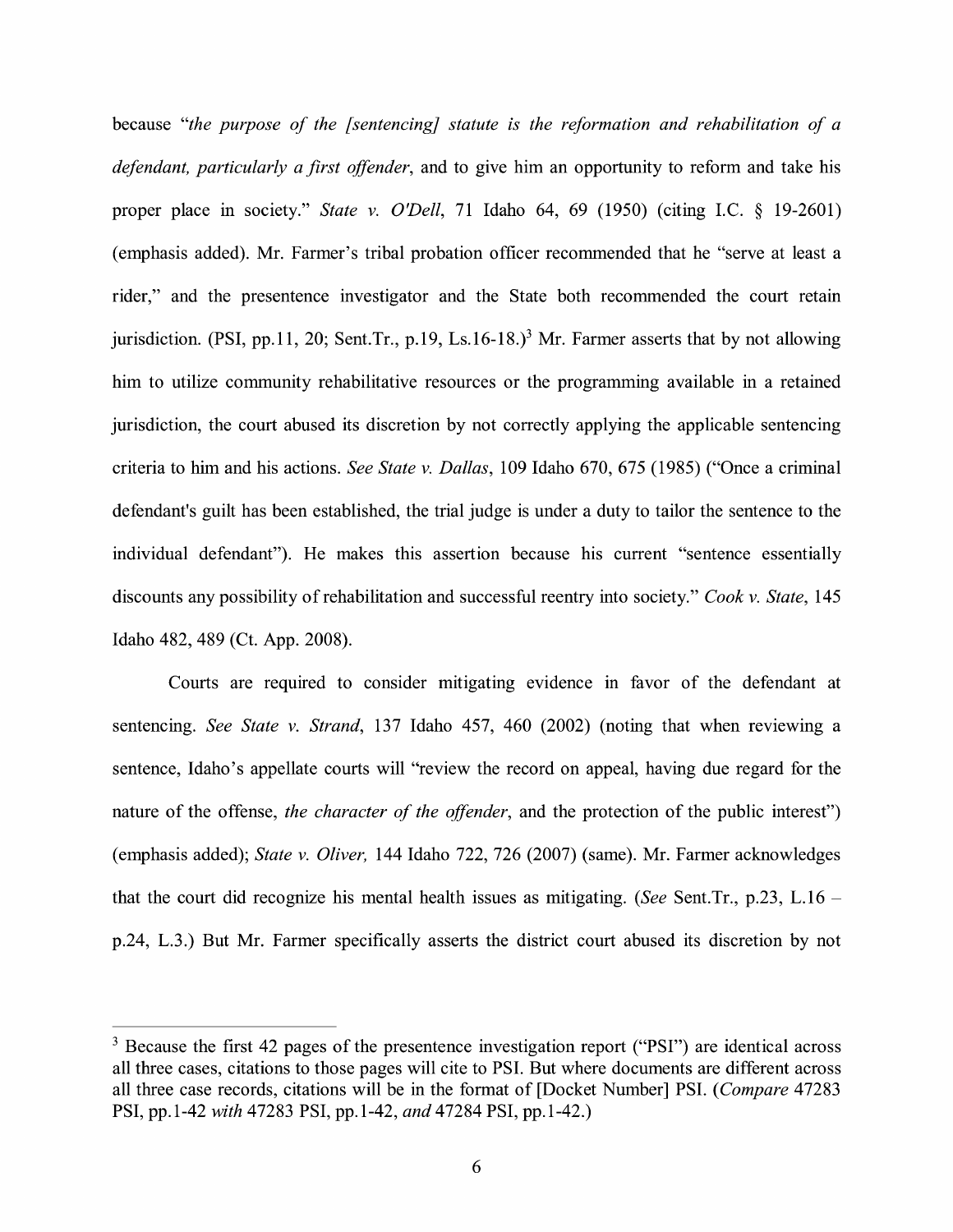adequately considering other mitigating evidence concerning his drug addiction and willingness for treatment, his remorse and accountability for his actions, or his lack of criminal history.

Mr. Farmer has a life-long drug and alcohol addiction problem. **(PSI,** pp.24-25 ( describing alcohol use that "initiated at age 14," and methamphetamine and other stimulant use that "initiated at age 23").) Courts are encouraged to consider alternatives to incarceration for individuals with these problems. *See State v. Nice,* 103 Idaho 89, 91 (1982) (reducing defendant's sentence, in part, because "the trial court did not give proper consideration of the defendant's alcoholic problem, the part it played in causing defendant to commit the crime [the defendant had been drinking at the time of the offense] and the suggested alternatives for treating the problem"). Courts should also look at "a willingness to seek treatment for an alcohol [ or drug] problem" as a mitigating factor. *State v. Coffin,* 146 Idaho 166, 171 (Ct. App. 2008).

Here, in mid-2018, Mr. Farmer lost custody of his only child which led him "to feed [his] alcohol addition to numb [his] pain and drink [himself] out of depression from feeling like [a] bad parent[]." (PSI, pp.6-7.) The GAIN-I evaluator noted that Mr. Farmer "meets lifetime criteria for substance abuse use disorder severe." (PSI, p.25.) Mr. Farmer reported that over the past ten years, he had attempted to use community outpatient group therapy "a couple times" but had "no engagement" in those programs. (PSI, pp.17, 22.) Accordingly, the GAIN-I evaluator recommended that Mr. Farmer "participate in Level 2.1 Outpatient Treatment with Safe and Sober Housing." (PSI, p.35.) Mr. Farmer told the presentence investigator that he wanted to "remain drug free, and that he would also benefit from a substance abuse treatment program." (PSI, p.16.)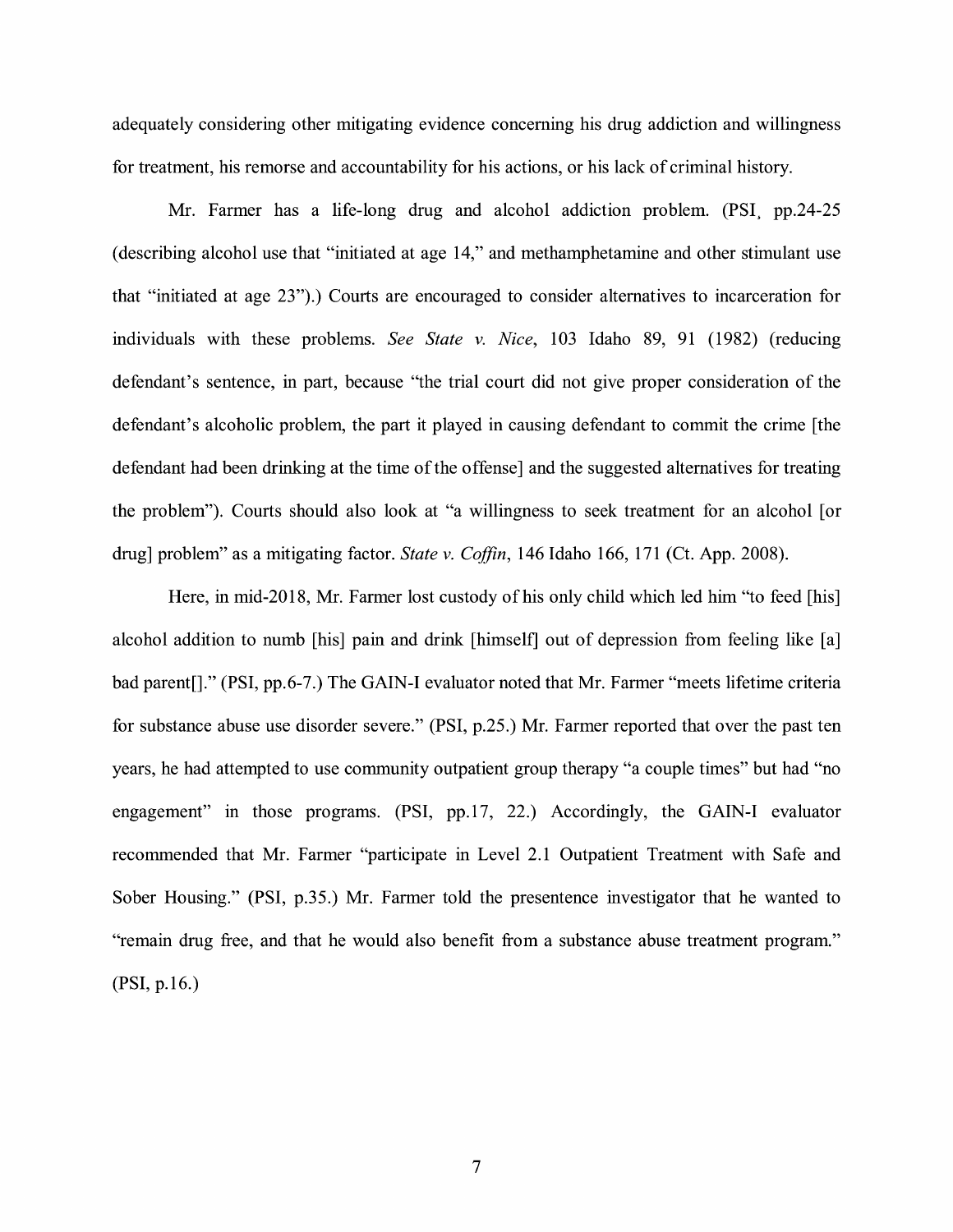Accordingly, Mr. Farmer asserts the district court did not adequately consider his drug addiction problem or his desire for treatment when it refused to consider probation or a retained jurisdiction and instead imposed incarceration.

Courts should also consider as mitigating whether a defendant accepts responsibility for their actions and expresses "remorse for his conduct." *State v. Alberts,* 121 Idaho 204, 209 (Ct.App. 1991) (holding that some leniency was required, in part, because the defendant expressed "remorse for his conduct"); *See also State v. Shideler,* 103 Idaho 593, 595 (1982) (reducing indeterminate portion of sentence based on, among other factors, defendant's voluntary drug addiction rehabilitation and because ""the defendant has accepted responsibility for his acts"); *State v. Caudill,* 109 Idaho 222, 224 (1985) ("The sentencing judge found several mitigating factors, including Caudill's youthful age, prior nonviolent nature, lack of prior criminal record, potential for rehabilitation, and remorse."); *State v. Jackson,* 130 Idaho 293, 295-96 (1997) (finding a fixed-life sentence excessive for reasons that included the fact that the defendant "took full responsibility for his actions, and did not blame the victims in any way").

Here, Mr. Farmer has not blamed the victims in any way, like the defendant in *Jackson,*  he has expressed remorse for his actions, like the defendants in *Alberts* and *Caudill,* and he has taken full "responsibility for his acts," like the defendant in *Shideler.* Mr. Farmer said he "[feels] sorry for committing all the crimes and [takes] full [responsibility]. (PSI, p.7.) He said,

I am sorry for my criminal behavior in this past year and I would like to [apologize] to the community of Blackfoot and county of Bingham for my [illegal] crimes that I took part in and committed. To as well as the [innocent] [civilians] and [bystanders] of Blackfoot that were victimized in my partake [sic] while I committed these acts of crimes against the community of Blackfoot. I did not want to hurt or put anyone in danger while I did these criminal acts, nor was it my intension[] to involve anyone in the process of my criminal acts. So again to the community and Victims and courts in Blackfoot I am [truly] sorry for my behavior and I will take [full] responsibility [for] my actions and take full responsibility [for] my punishment. I greatly [ apologize].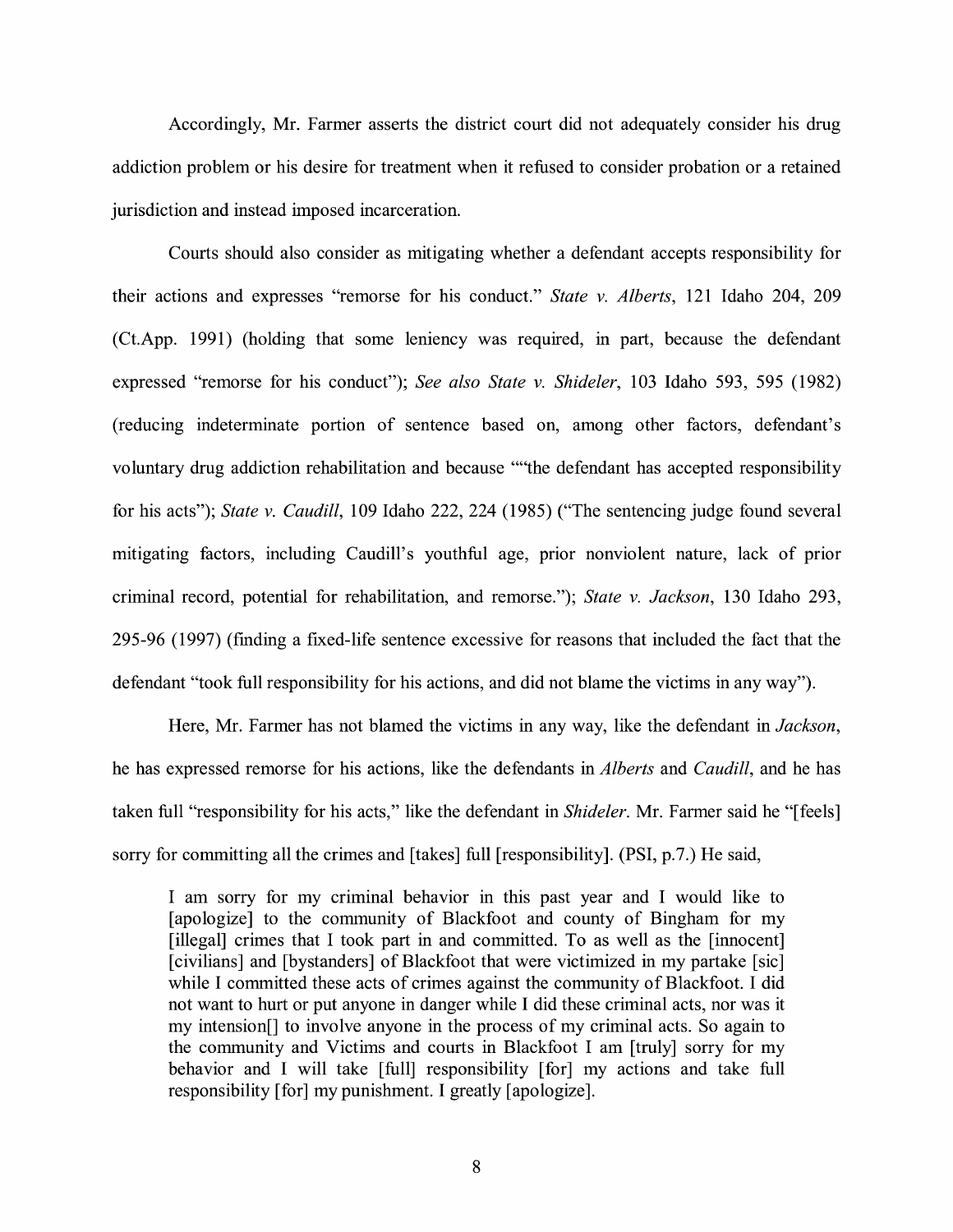(PSI, pp.16-17.) When he met with a detective after his arrest, he didn't try to deny anything and cooperated with him in fully describing his role in all the crimes he committed. *(See* 47283 PSI, pp.79-82.) Likewise, the presentence investigator said Mr. Farmer was "prepared and friendly and didn't hesitate to answer my questions. [He] admitted to all of the charges he pled to." (PSI, p.19.) At sentencing, he told the court he had "apologize[d] to the community" for his actions and that he "didn't mean to put anybody in harm that day." (Sent.Tr., p.20, Ls.15-17.) The court said Mr. Farmer acknowledged "[t]he charges in this case are extremely serious." (Sent.Tr., p.22, Ls.13-14.) But Mr. Farmer asserts the district court abused its discretion when it did not adequately consider his remorse and acceptance of responsibility for his actions.

Mr. Farmer also asserts the district court did not adequately consider his lack of previous felonies and that these felonies were part of one sequence of events. "[T]he primary objective of sentencing is protection of society" as well as the "related goals of deterrence, rehabilitation, and retribution." *State v. Schiermeier,* 165 Idaho 447, (2019). "A sentence of confinement fixed for longer than necessary to accomplish these purposes is unreasonable." *State v. Sheahan,* 139 Idaho 267, 284 (2003). In addition,

courts have long recognized that the first offender should be accorded more lenient treatment than the habitual criminal. In addition to considerations of humanity, justice and mercy, the object is to encourage and foster the rehabilitation of one who has for the first time fallen into error, and whose character for crime has not become fixed.

*State v. Owen,* 73 Idaho 394, 402 (1953). *overruled on other grounds by State v. Shepherd,* 94 Idaho 227,228 (1971)); *State v. O'Dell,* 71 Idaho 64, 69 (1950) (same) (citing LC.§ 19-2601). A defendant's "prior nonviolent nature, lack of prior criminal record, potential for rehabilitation, and remorse" can all be considered as mitigating factors. *State v. Caudill,* 109 Idaho 222, 224 (1985).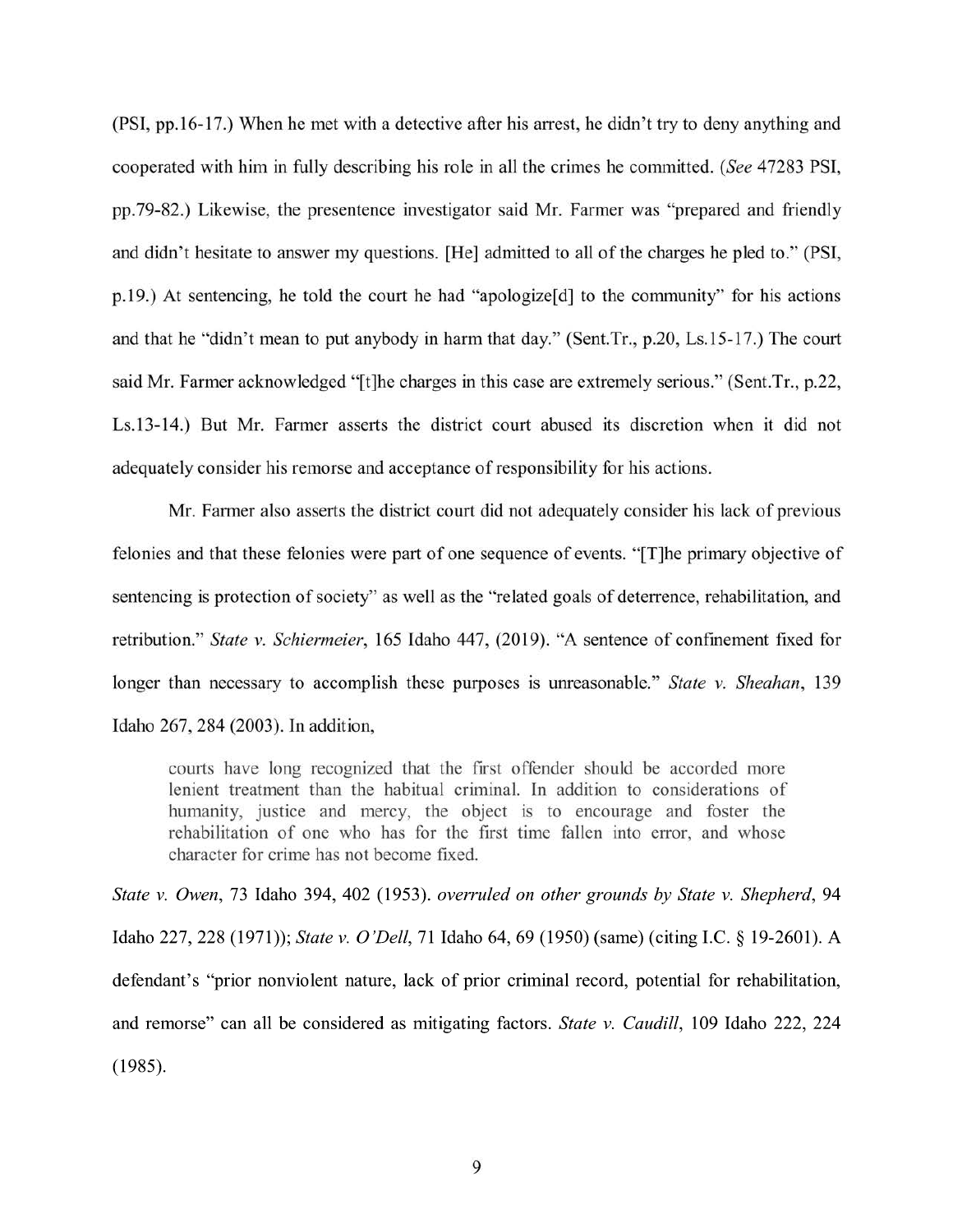Aggregate sentences may be excessive and unreasonable in certain circumstances, such as when "the charges arose from a single continuing plan of deception." *Cook v. State,* 145 Idaho 482, 489 (Ct. App. 2008) (finding aggregate sentence for nine related counts of grand theft to be excessive, in part, because "the charges arose from a single continuing plan of deception"); *State v. Drapeau,* 97 Idaho 685, 693 (1976) (modifying sentences from consecutive to concurrent because the two crimes "arose out of the same act"); *see also State v. Monroe,* 97 Idaho 457, 457 (1976) (modifying sentence for actions that were part of a "common scheme or plan" because "imposition of three consecutive fourteen year sentences was unduly harsh and an abuse of discretion"); *State v. Hoskins,* 131 Idaho 670, 673 (Ct.App.1998) (modifying sentences to run concurrently instead of consecutively due to the nature of the offenses and the defendant's lack of criminal background); *but compare State v. Teske,* 123 Idaho 975, 977 (Ct. App. 1993) ( declining to order sentences to be served concurrently instead of consecutively where defendant had prior criminal history, inability to maintain steady employment, and a problem with drug and alcohol abuse).

Here, prior to the events of these cases, Mr. Farmer had "eight prior misdemeanor cases containing nine convictions;" but "[e]ight of the convictions [were] for driver's license or insurance offenses, and one [was] for failing to present ID for alcohol." (PSI, p.11.) And even those convictions were not recent. *(See* PSI, p.11 ("There are no convictions in iCourt Portal between 2013 and 2017.").) The court acknowledged the four felony counts he pled guilty to were his "first, second, third, and fourth, felony convictions," and that his "record prior to that wasn't extensive." (Sent.Tr., p.22, Ls.6-8.) The State did not explain why it asked for those sentences to be consecutive to the other charges, and the court had clarified with the prosecutor that Mr. Farmer had not pointed a gun at the pursuing officers. *(See* Sent.Tr., p.17, Ls.23-25